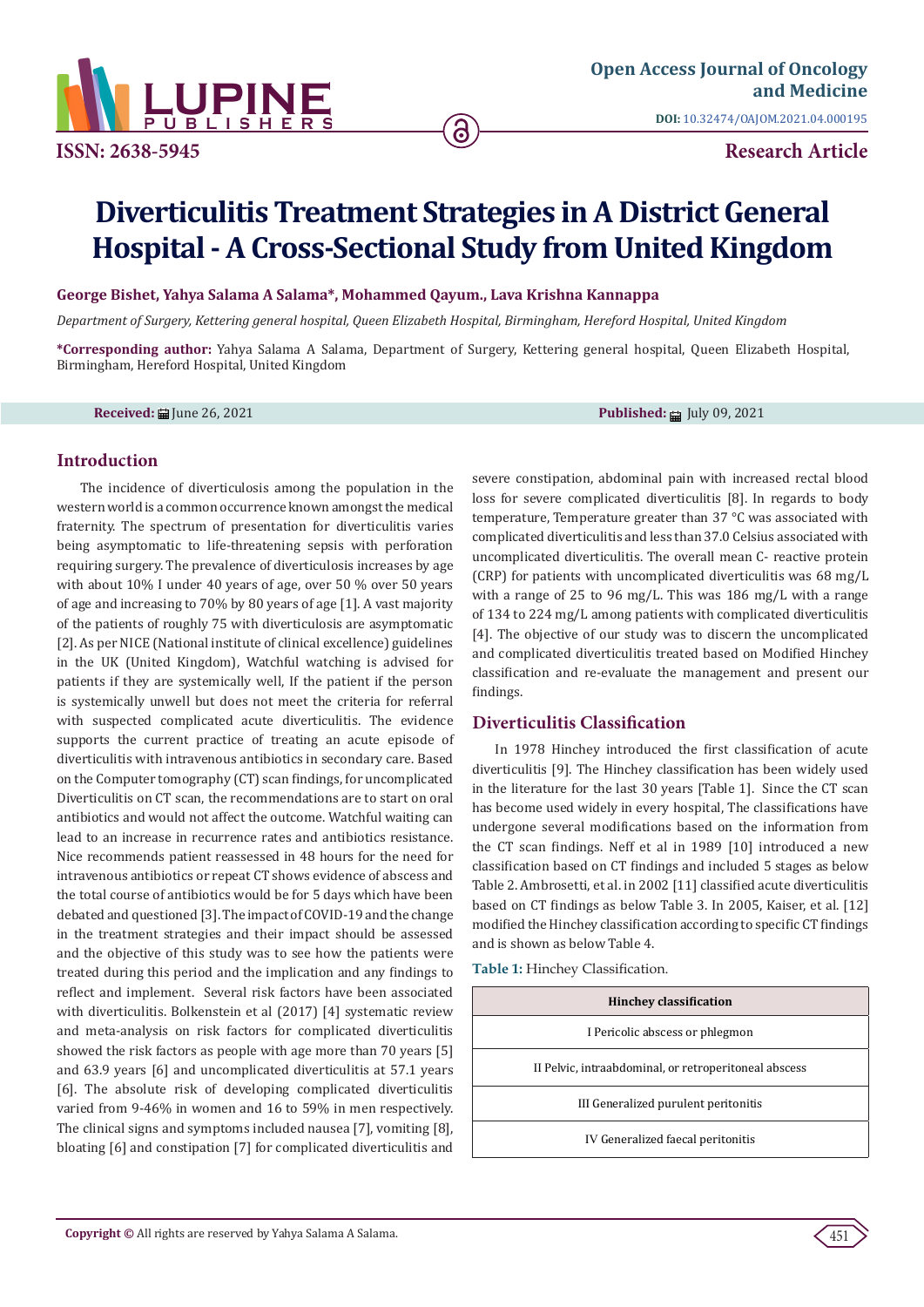**Table 2:** Neff Classification.

| 0 | Uncomplicated diverticulitis; diverticula, thickening of the wall,<br>increased density of the pericolic fat |  |
|---|--------------------------------------------------------------------------------------------------------------|--|
|   | Locally complicated with local abscess                                                                       |  |
|   | Complicated with pelvic abscess                                                                              |  |
| 3 | Complicated with distant abscess                                                                             |  |
| 4 | Complicated with other distant complications                                                                 |  |

**Table 3:** Ambrosetti Classification.

|                         | a: Localised Sigmoid wall thickening ( $\geq 5$ mm) |  |
|-------------------------|-----------------------------------------------------|--|
| Moderate Diverticulitis | b: Pericolic fat stranding                          |  |
|                         | a: Abscess                                          |  |
| Severe Diverticulitis   | b: Extraluminal gas                                 |  |
|                         | c: Extraluminal contrast                            |  |

**Table 4:** Modified Hinchey Classification.

| <b>Stage</b>  | <b>Modified Hinchey classification</b>                     |  |  |  |
|---------------|------------------------------------------------------------|--|--|--|
| 0             | Mild clinical diverticulitis                               |  |  |  |
| 1a            | Confined Pericolic inflammation or phlegmon                |  |  |  |
| 1b            | Confined pericolic abscess                                 |  |  |  |
| $\mathcal{P}$ | Pelvic, Distant intra-abdominal or retroperitoneal abscess |  |  |  |
| 3             | Generalized purulent peritonitis                           |  |  |  |
|               | Generalized faecal peritonitis                             |  |  |  |

## **Materials and methods**

**Table 5:** Patient characteristics.

| <b>Patient Characteristics</b>         |                |    |  |  |
|----------------------------------------|----------------|----|--|--|
|                                        | 0/1a           | 51 |  |  |
| <b>Hinchey classification</b>          | 1b/2/3/4       | 18 |  |  |
|                                        | $0 - 50$       | 24 |  |  |
| <b>C-Reactive protein Values</b>       | 51-100         | 21 |  |  |
|                                        | >100           | 24 |  |  |
|                                        | Yes            | 6  |  |  |
| <b>30 Day Readmission Rate</b>         | N <sub>o</sub> | 63 |  |  |
| <b>Re-admission for Diverticulitis</b> | Yes            | 6  |  |  |
|                                        | No             | 63 |  |  |
|                                        | yes            | 5  |  |  |
| <b>Intervention</b>                    | n <sub>0</sub> | 64 |  |  |
|                                        | < 55.5         | 35 |  |  |
| <b>Median Age</b>                      | >55.5          | 34 |  |  |
|                                        | Male           | 31 |  |  |
| Sex M/F                                | Female         | 38 |  |  |

Our study used modified Hinchey classification for stratifying the patients with diverticulitis treated Conservatively. The patient dataset contained patient characteristics information between the period of 1/5/2019 till 31/10/2019 of 6 months and included

69 patients in total along with their CT (Computer tomography) scan findings. The patient characteristics are as shown in Table 5. The uncomplicated group included Hinchey 0/1A classification and the complicated group was Hinchey 1b/2/3/4 classification respectively.

## **Statistical analysis**

The data was collected in a Microsoft Excel spreadsheet and the statistical analysis of Ordinal regression analysis was done by using SPSS 27.0.

## **Ordinal Regression Analysis**

An ordinal linear regression analysis was run to predict Modified Hinchey classification (0/1A vs 1b/2/3/4 = Uncomplicated vs complicated diverticulitis) with CRP, Length of stay, Readmission for diverticulitis or other reasons, interventions included surgery, gender, median age and gender. The regression analysis was statistically significant only for CRP < 50 and length of days the maximum being 5.441 days. The final model statistically significantly predicted the dependent variable for the group (Modified Hinchey classification (0/1A) over and above the intercept-only model,  $\chi^2(4) = 29.368$ , p < .001.The odds ratio of being in the uncomplicated diverticulitis group (Modified Hinchey classification (0/1A) dependent variable for (CRP -0-50) was 0.54, 95% CI [0.004, 0.724], a statistically significant effect, Wald  $\chi^2(1)$ = 4.857, *p* = .028. The odds of (CRP-50-100) was similar to that of (CRP- >100) to be not associated with uncomplicated diverticulitis group (Modified Hinchey classification (0/1A) dependent variable was (odds ratio of 0.349, 95% CI [0.068, 1.805]), Wald  $\chi^2(1)$  = 1.575, p = .209 which was not statistically significant. An increase in length of stay (expressed in days) was associated with an increase in the odds of being in uncomplicated diverticulitis group (Modified Hinchey classification (0/1A), with an odds ratio of 2.060, 95% CI  $[1.140, 3.721]$ , Wald  $\chi^2(1)$  = 5.730, p < .017. The length of stay varied from 0-14 days with the mean being 2.91 (IQR -0-14, Sd-2.531). The maximum number of days associated with uncomplicated diverticulitis was 5.441 days.

## **Discussion**

Even though there are several guidelines in regards to the treatment of diverticulitis in respective countries all over the world, there is always a conundrum to stratify patient who can be categorised as complicated and uncomplicated diverticulitis and does not seem to be straightforward and posed enormous challenge during decision-making times. In our study, we came to the conclusion, that a CRP of less than 50 was associated with uncomplicated diverticulitis (Hinchey 0/1A) classification and is amenable for conservative treatment. Three (3/51) patients with uncomplicated diverticulitis went on to have readmission with further antibiotics and one surgical intervention out of 51 patients estimated at 1.96 %. On the other hand, Three out of eighteen patients (4/18) with complicated diverticulitis (Hinchey 1b/2/3/4) went on to have readmission for further treatment with

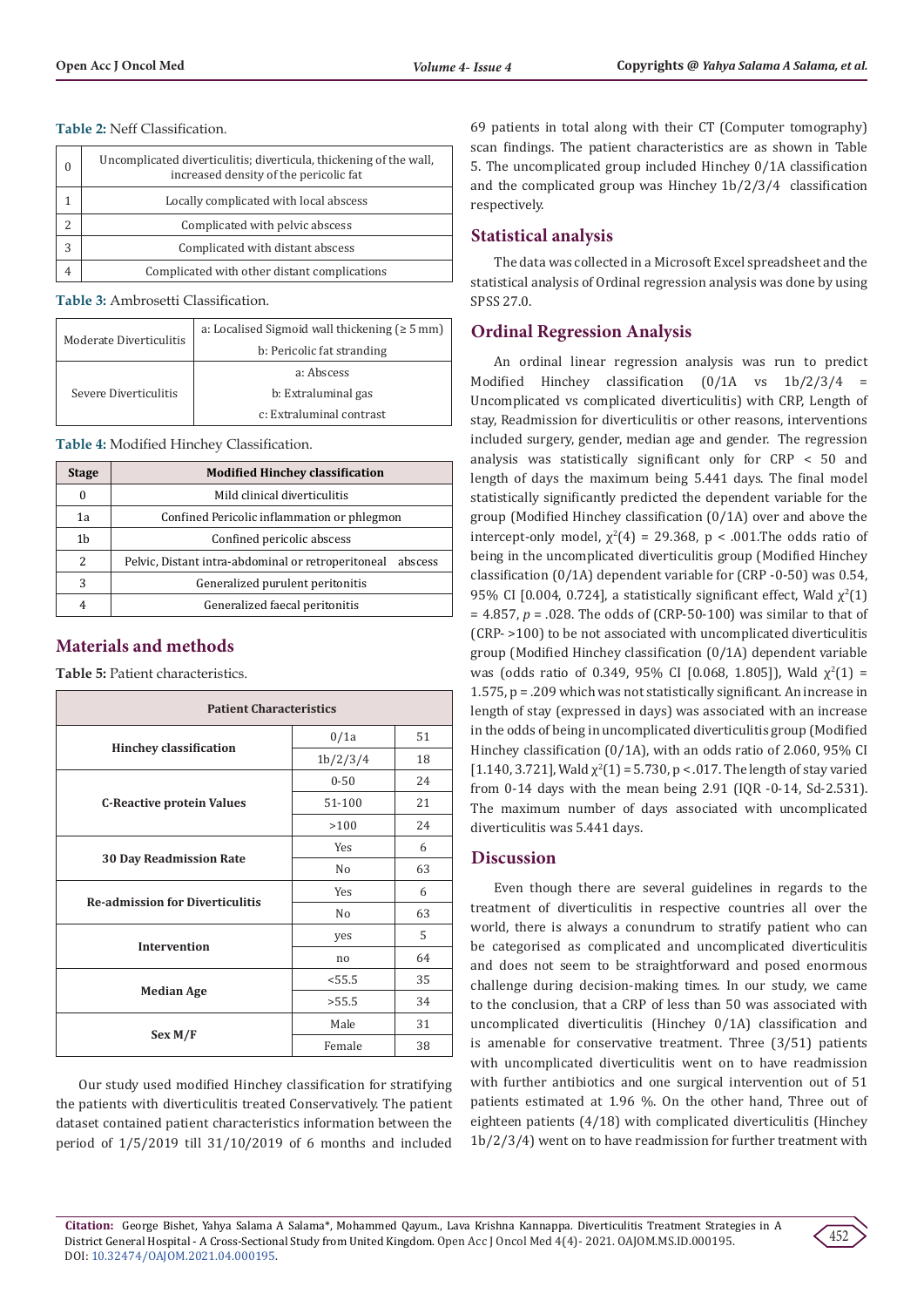surgery estimated at 22.22 %. This is in accordance with other studies in the literature. Bates, et al. (2018) study to assess whether CT (Computer Tomography) scan findings, Clinical parameters and modified Hinchey classification are predictive of management outcomes in acute diverticulitis showed that, CT findings of the presence of Pericolonic fluid collection, Colonic fistula, Extraluminal air, bowel obstruction and Modified Hinchey score of 1b or higher with low Blood pressure were associated with Operative management [13]. CRP has been identified as a useful biomarker of inflammation and is useful in the prediction of the clinical severity of acute diverticulitis. Several studies have reported different levels with no accuracy. Van der wall et al study of 426 patients which included 364 (85%) with uncomplicated diverticulitis estimated CRP was of sufficient diagnostic value (Area under Curve 0.715). The median CRP in patients with complicated diverticulitis was significantly higher than in patients with the uncomplicated disease (224 mg/l, range 99–284, vs. 87 mg/l, range 48–151, respectively). Patients with a CRP of 25 mg/l had a 15% chance of having complicated diverticulitis. This increased from 23% at a CRP value of 100 mg/l to 47% for 250 mg/l or higher. The optimal threshold was reached at 175 mg/l with a positive predictive value of 36%, negative predictive value of 92%, sensitivity of 61%, and specificity of 82%6. Markela et al study Comparing CRP levels in 350 patients with first presentation predicted a cut off level of 149.5 mg/l as a discriminatory level for acute uncomplicated diverticulitis and a level of more than 150 mg/l for complicated diverticulitis. The mean CRP value was significantly higher in the patients who died (mean CRP of 207 mg/l) than in those who survived (mean CRP of 139 mg/l) and concluded the CRP value higher than 150 mg/l have increased risk for complicated diverticulitis and warrants a CT examination. Kechagias et al study of Ninety-nine patients showed eighty-eight patients with Hinchey 1a/1b and Hinchey > 1b had mean CRP od 80 mg/l and 236 mg/l respectively. The study also showed index CRP was the only independent predictor for Hinchey > 1b and a CRP level of > 173 mg/l obtained at initial evaluation at the emergency department will have complications and require urgent percutaneous drainage or surgical management [14]. The 2020 update of the world society of emergency surgery concluded that CRP values might have not raised to the levels at presentation as there is a delay of 6-8 hours from the onset of the disease reaching the peak at 48 hours so exercise caution using CRP as a marker to rule out acute diverticulitis [15]. Our study findings included Hinchey 0/1a is significantly associated with uncomplicated diverticulitis with CRP < 50. The Study has a small dataset of 69 patients treated and a larger cohort will be needed for the study in the future. The number of patients treated conservatively for Hinchey 0/1a (uncomplicated diverticulitis) vs Hinchey 1b/2/3/4 (Complicated diverticulitis) having surgery was at 1.96% and 22.22% respectively.

#### **Conclusion**

The study presents a cohort of 69 patients treated conservatively in a district general hospital in the United Kingdom. The study findings showed the Hinchey 0/1a grade is strongly associated with uncomplicated diverticulitis and a CRP < 50 ideal for Conservative management with surgical intervention rate of 1.96% for uncomplicated diverticulitis (Hinchey 0/1A) classification grade and 22.22 % for complicated diverticulitis (Hinchey 1b/2/3/4).

#### **References**

- 1. Convener's handbook commissioning-guide-colonic-diverticular-disease-RCS-2014.
- 2. Diverticular disease: Diagnosis and management.
- 3. NICE.Org.
- 4. Bolkenstein HE, van de Wall BJM, Consten ECJ, Broeders IAMJ, Draaisma WA (2017) Risk factors for complicated diverticulitis: Systematic review and meta-analysis. Int J Colorectal Dis 32(10): 1375-1383.
- 5. [Makela JT, Klintrup K, Takala H, Rautio T \(2015\) The role of C-reactive](https://pubmed.ncbi.nlm.nih.gov/25665622/) [protein in prediction of the severity of acute diverticulitis in an](https://pubmed.ncbi.nlm.nih.gov/25665622/) [emergency unit. Scand J Gastroenterol 50\(5\): 536-541.](https://pubmed.ncbi.nlm.nih.gov/25665622/)
- 6. van de Wall BJ, Draaisma WA, van der Kaaij RT, Consten EC, Wiezer MJ, et al. (2013) The value of inflammation markers and body temperature in acute diverticulitis. Colorectal Dis 15(5):621-626.
- 7. [Longstreth GF, Iyer RL, Chu LH, et al. \(2012\) Acute diverticulitis:](https://pubmed.ncbi.nlm.nih.gov/22967027/) [Demographic, clinical and laboratory features associated with computed](https://pubmed.ncbi.nlm.nih.gov/22967027/) [tomography findings in 741 patients. Aliment Pharmacol Ther.](https://pubmed.ncbi.nlm.nih.gov/22967027/) [36\(9\):886-894.](https://pubmed.ncbi.nlm.nih.gov/22967027/)
- 8. [Tursi A, Brandimarte G, Giorgetti G, Elisei W, Maiorano M, et al. \(2008\)](https://pubmed.ncbi.nlm.nih.gov/18231855/) [The clinical picture of uncomplicated versus complicated diverticulitis](https://pubmed.ncbi.nlm.nih.gov/18231855/) [of the colon. Dig Dis Sci 53\(9\): 2474-2479.](https://pubmed.ncbi.nlm.nih.gov/18231855/)
- 9. [Hinchey EJ, Schaal PG, Richards GK \(1978\) Treatment of perforated](https://pubmed.ncbi.nlm.nih.gov/735943/) [diverticular disease of the colon. Adv Surg 12: 85-109.](https://pubmed.ncbi.nlm.nih.gov/735943/)
- 10. [Neff CC, vanSonnenberg E \(1989\) CT of diverticulitis. diagnosis and](https://pubmed.ncbi.nlm.nih.gov/2657852/) [treatment. Radiol Clin North Am 27\(4\): 743-752.](https://pubmed.ncbi.nlm.nih.gov/2657852/)
- 11. [Ambrosetti P, Becker C, Terrier F \(2002\) Colonic diverticulitis: Impact of](https://pubmed.ncbi.nlm.nih.gov/11976860/) [imaging on surgical management -- a prospective study of 542 patients.](https://pubmed.ncbi.nlm.nih.gov/11976860/) [Eur Radiol 12\(5\): 1145-1149.](https://pubmed.ncbi.nlm.nih.gov/11976860/)
- 12. [Kaiser AM, Jiang JK, Lake JP, Glenn Ault, Avo Artinyan, et al. \(2005\) The](https://pubmed.ncbi.nlm.nih.gov/15784040/) [management of complicated diverticulitis and the role of computed](https://pubmed.ncbi.nlm.nih.gov/15784040/) [tomography. Am J Gastroenterol. 2005;100\(4\):910-917.](https://pubmed.ncbi.nlm.nih.gov/15784040/)
- 13. [Bates DDB, Fernandez MB, Ponchiardi C, et al. \(2018\) Surgical](https://pubmed.ncbi.nlm.nih.gov/29204676/) [management in acute diverticulitis and its association with multi](https://pubmed.ncbi.nlm.nih.gov/29204676/)[detector CT, modified hinchey classification, and clinical parameters.](https://pubmed.ncbi.nlm.nih.gov/29204676/) [Abdom Radiol \(NY\) 43\(8\): 2060-2065.](https://pubmed.ncbi.nlm.nih.gov/29204676/)
- 14. [Kechagias A, Sofianidis A, Zografos G, Leandros E, Alexakis N, et al.](https://www.ncbi.nlm.nih.gov/pmc/articles/PMC6174315/) [\(2018\) Index C-reactive protein predicts increased severity in acute](https://www.ncbi.nlm.nih.gov/pmc/articles/PMC6174315/) [sigmoid diverticulitis. Ther Clin Risk Manag 14: 1847-1853.](https://www.ncbi.nlm.nih.gov/pmc/articles/PMC6174315/)
- 15. [Sartelli M, Weber DG, Kluger Y \(2020\) 2020 update of the WSES](https://wjes.biomedcentral.com/articles/10.1186/s13017-020-00313-4) [guidelines for the management of acute colonic diverticulitis in the](https://wjes.biomedcentral.com/articles/10.1186/s13017-020-00313-4) [emergency setting. World J Emerg Surg 15\(1\):32-020-00313-4.](https://wjes.biomedcentral.com/articles/10.1186/s13017-020-00313-4)